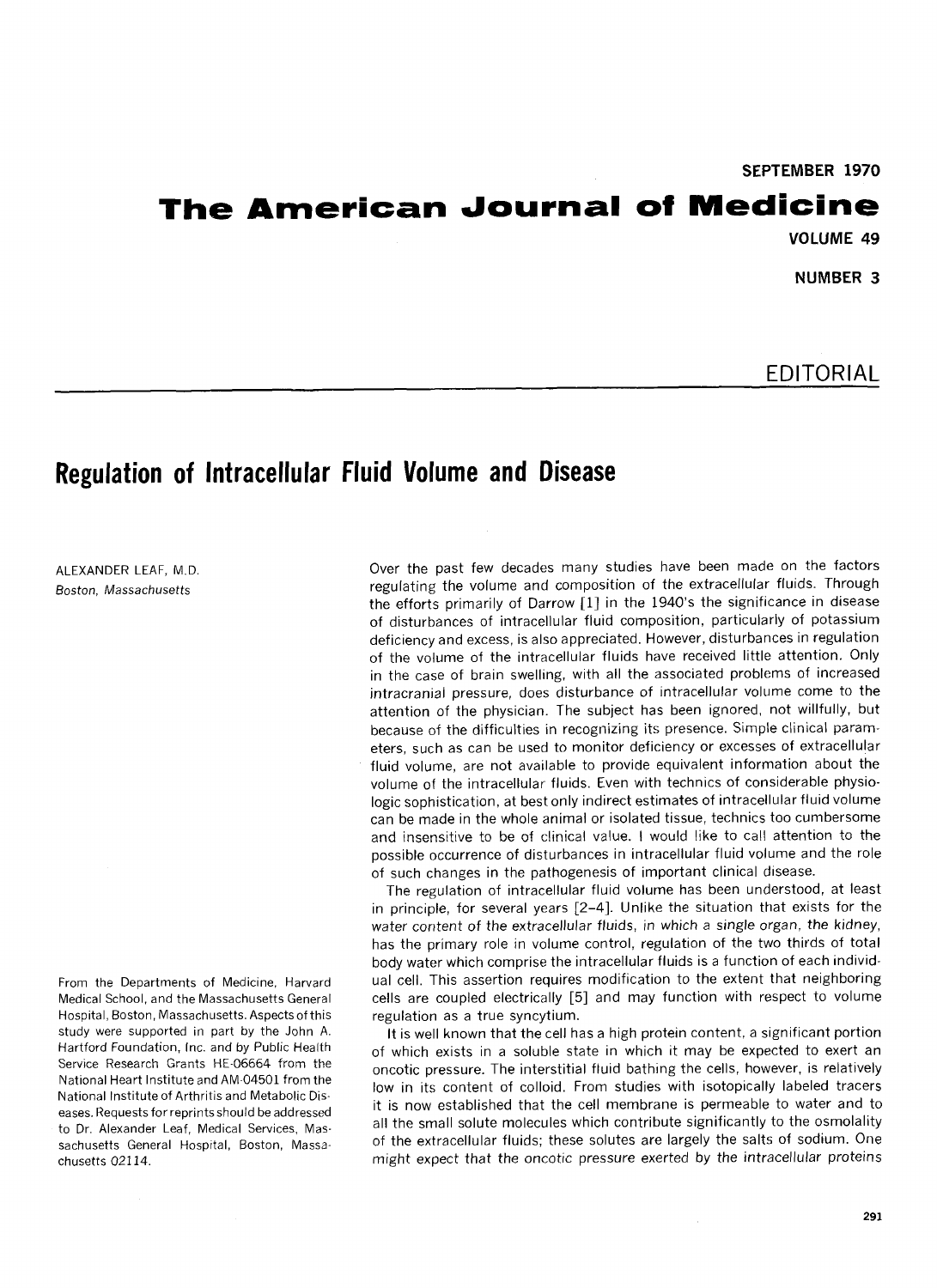|                       | No. of Samples | Drv<br>Weight $(\%)$ | Water/kg<br>Dry Solids<br>(kg) | mEq/kg Dry Solids |              |             |  |
|-----------------------|----------------|----------------------|--------------------------------|-------------------|--------------|-------------|--|
| Data                  |                |                      |                                | Sodium            | Chloride     | Potassium   |  |
| (a) Before incubation | 14             | $23.7 \pm 0.35$      | $3.22 \pm 0.04$                | $350 \pm 16$      | $272 + 7$    | $365 + 8$   |  |
| (b) After incubation  | 14             | $19.4 \pm 0.29$      | $4.16 + 0.05$                  | $579 + 18$        | $417 \pm 17$ | $240 + 7$   |  |
| $b - a$               | $\cdots$       | $\cdots$             | $+0.94 + 0.06$                 | $+229 \pm 24$     | $+145 + 18$  | $-125 + 11$ |  |

|  | TABLE I Changes in the Sodium, Potassium, Chloride and Water Contents of Guinea Pig Kidney Cortex Slices on Incubation at 0°C |  |  |  |  |  |  |
|--|-------------------------------------------------------------------------------------------------------------------------------|--|--|--|--|--|--|
|--|-------------------------------------------------------------------------------------------------------------------------------|--|--|--|--|--|--|

NOTE: Slices of tissues (0.1 to 0.2 gm) incubated 30 to 50 minutes in 2.0 ml of bicarbonate-saline solution, pH 7.4, gas phase  $O<sub>2</sub> + CO<sub>2</sub>$ (95:5). Mean values  $\pm$  standard error.

would cause disastrous swelling by drawing fluid from the extracellular compartment into the cells. Such swelling obviously does not occur in healthy tissues in vivo. One is therefore justified in inquiring into the nature of the force that normally counteracts this tendency toward swelling of cells and acts, thereby, to preserve the normal intracellular fluid volume.

The maintenance of normal intracellular volume is an energy-requiring process. In 1949 Stern et al. [6] observed that the swelling of various tissues in vitro was dependent upon tissue respiration; under anaerobic conditions various tissues of the guinea pig showed large gains in weight, attributable to increased water content, which were minimized or prevented by incubation in aerobic conditions. This type of observation has been repeated by a number of other workers using various tissues and a variety of means of inhibiting metabolism [7-10]. In all instances inhibition of metabolism has been associated with increased water content of the tissue studied.

A much older observation which goes back at least to Sabbatani's work at the turn of this century [11-14] is that swelling of tissues in vitro can be prevented by incubating tissues in highly concentrated media rather than the usual isotonic saline media.

These two observations, that tissue swelling is dependent on tissue metabolism and that it can be prevented in hypertonic media, gave rise at first to the misconception that the water in intracellular fluids was at a lower chemica potential than in the extracellular fluids and that this gradient was maintained by energy metabolism. We know now that no such gradients exist in fact. except in tissues elaborating anisosmolar secretions. What earlier clinicians accepted intuitively regarding the equality of intracellular and extracellular osmolality has been established by appropriate measurements [15-17]. In fact. with the high permeability of most cell membranes to water, it is unlikely that sufficient energy is available from metabolism to maintain cell volume by pumping water out of the cells were significant gradients of water activity to exist between cell interior and exterior.

With the osmolality of intracellular fluids equal to that of extracellular fluid, the intracellular volume must be a function of the quantity of solute within the cell, water moving back and forth across cell membranes passively as necessary to equalize its activity in intracellular and extracellular fluids. Mudge [7] first demonstrated that solute movements accompanied the changes in tissue water associated with changes in tissue metabolism. Table I [3] shows the changes in tissue content of sodium, chloride, potassium and water which accompany the inhibition of metabolism produced by incubation at  $0^{\circ}$ C of slices of guinea pig kidney cortex. The incubating medium was a Krebs-Ringer's solution and the period of incubation was thirty to fifty minutes. Control slices were unincubated, fresh slices of tissue. Results are expressed per kilogram of tissue solids. The tissue swelling is indicated by the increase in tissue water of 0.94 L. The increase in tissue sodium and loss of tissue potassium noted by others is seen. Of perhaps more importance to the present argument is the large gain in tissue chloride which occurred. One can calculate the Concentration of chloride in the increment of water gained; 154 mEq/L. As the concentration of chloride in the incubating medium was 135 mEq/L, the data indicate that the gain in tissue water content in these experiments represented essentially an isosmolar entry of medium into the tissue. This finding invalidates the assumption that tissue swelling is due to only net movements of water between tissue and medium; the primacy of solute movement followed by water movement is confirmed. By reestablishing metabolism these changes are reversible [8-10,18-20].

Against this background we may formulate the present view of the volume regulation, as depicted in Figure 1. On the left is shown a metabolizing cell with normal volume. Its intracellular content of nondiffusible macromolecules, largely proteins and organic phosphates of net negative electrical charge, is indicated by  $A^{n-}$ . At least some of these nondiffusible molecules are in solution and exert an osmotic pressure tending to draw extracellular fluid into the cell. Figure 1 indicates that this tendency is offset by the obligatory extracellular position of the sodium ion, Na+. The sodium ion is maintained in its largely extracellular position not by impermeability of cell membranes to sodium, as was thought to be the case prior to the advent of radioactive isotopes of sodium, but because sodium ions are largely excluded from cells as a result of active sodium extrusion mechanisms, "pumps," located in the outer plasma membranes of all cells, which continuously extrude sodium from the cell interior as rapidly as the sodium enters the cell by diffusion from high extracellular to low intracellular concentrations. Sodium, which is continuously falling "downhill" into the cell, is constantly being pumped out by active, energy-requiring transport mechanisms. The consequences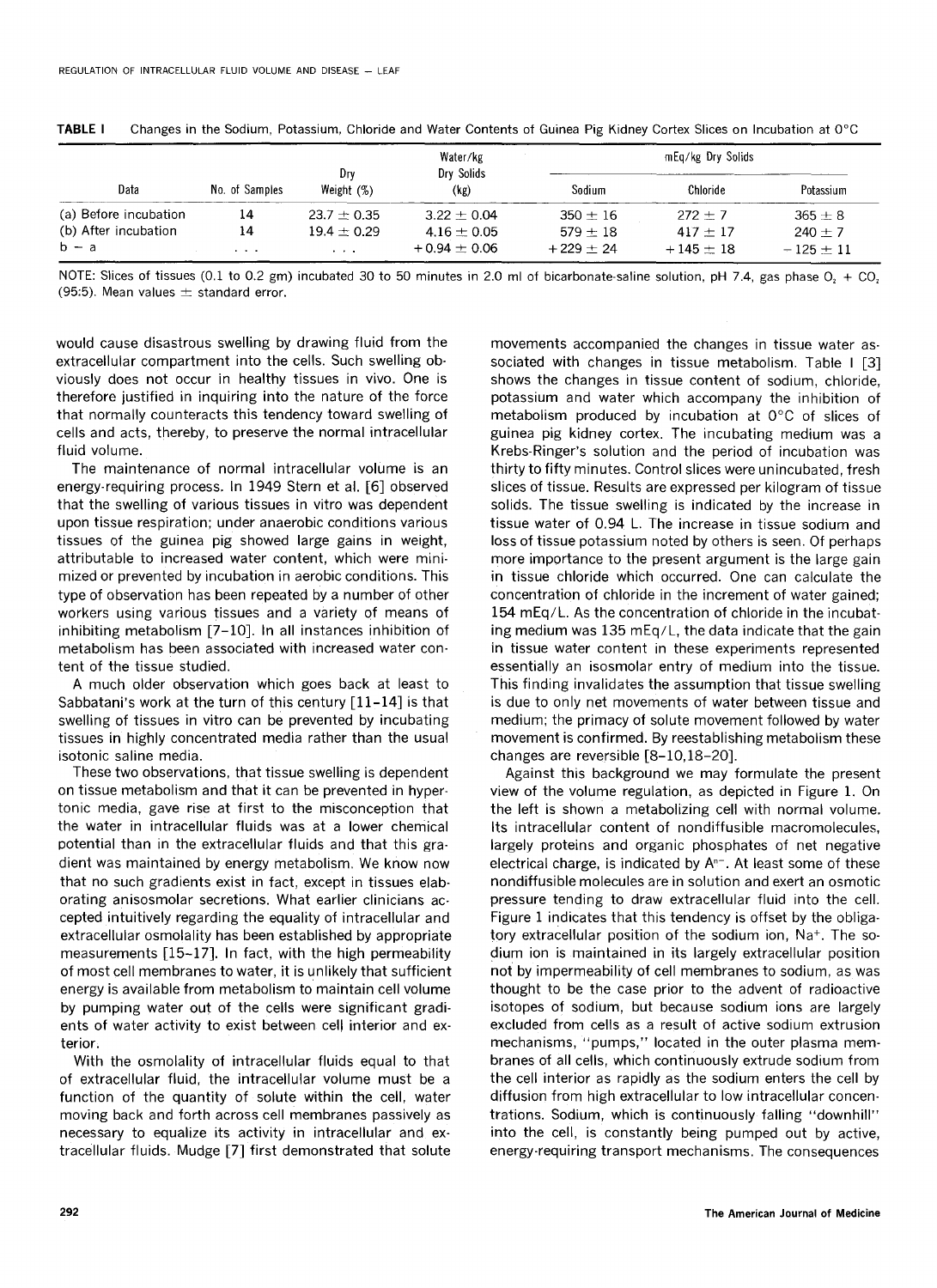of such active extrusion of sodium  $*$  are (1) a membrane potential oriented with cell interior electronegative to cell exterior; (2) exclusion of small, negatively charged ions, like chloride (CI-), from cell interior by the membrane potential; (3) accumulation of potassium ions  $(K^+)$  within the cell. The high intracellular concentration of  $K<sup>+</sup>$  offsets the intracellular negativity so that  $K^+$  is distributed close to its electrochemical equilibrium, between cell interior and exterior as a first approximation. Actually, it appears that most cells have an additional active accumulatory system for concentrating intracellular potassium [21-23].

The balance of solute distribution is such as to stabilize the cell volume; the extracellular position of sodium counter-balances the osmotic effect of intracellular colloids; a "double" Donnan system is established. The extracellular position of sodium is dependent, however, upon a continu*ous* supply of metabolic energy for the extrusion of sodium from the cell as rapidly as it enters. A dynamic steady state rather than an equilibrium or static condition thus preserves cell volume. This can be readily seen by the consequences that follow inhibiting the supply of metabolic energy that is constantly required to maintain the sodium "pumps." The right hand portion of Figure 1 indicates schematically that the sodium which is continuously "falling downhill" into the cell can no longer be extruded. The accumulation of this positive ion within the cell reduces the cell membrane potential, allowing chloride ions to enter the cell and potassium ions to leave. However, the result is that more sodium and chloride must enter than potassium leaves the cell [3] (Table I) so that there is a net gain of solute within the cell. Water follows passively and the cell swells. As long as the supply of metabolic energy is made available to the sodium transport system while the cell is still alive, the process is reversible; sodium will again be pumped out and the steady state will be reestablished, with return of cell volume to normal.

It has been estimated that more than one third of the energy metabolism of resting muscle cells is expended to maintain this steady-state, extracellular position of sodium ions [24] and thus preserve the volume of the cell.

One might ask why in animal tissues so much energy must be spent simply to maintain the status quo? Animal cells are dependent upon a large surface to volume ratio to allow rapid exchanges of metabolites across cell membranes; large cells would of necessity mean sluggish animals. Furthermore, pliability and mobility of cells requires low membrane tensions. When such measurements of cell *membrane* tensions have been made, very low tensions have been found in animal cells. Some years ago E. N. Harvey [25] summarized this finding by stating, "We are accustomed to thinking in terms of air water surface tensions of 73 dynes/cm so that it is hard to realize that tensions



*Fig. 1. Schematic representation of normal cell on left and the swollen cell on right resulting from temporary inhibition of energy metabolism.* The *changes are depicted* as *reversible.* 

of cells is at least some 1,000 times, perhaps 10,000 times less." These low membrane tensions are possible because cell swelling is avoided by the ion transport system, just discussed. The only feasible alternative adjustment to the cell to prevent the swelling that would result from its content of intracellular colloids would be to surround itself with a rigid casing capable of withstanding the high swelling pressure that is involved. This latter is, of course, the function provided by the cellulose casing around each cell of the sessile members of the vegetable kingdom.

The energy stored in these ion gradients between cells and their extracellular media has been adapted to provide nerve conduction in certain specialized cells, and contractility in others. Thus we owe our motility and consciousness to the ion transport mechanisms probably developed initially to prevent disastrous cell swelling in a saline environment.

This bit of physiology may be entertaining but what is its relevance to human disease? As one who firmly believes that with further understanding of physiologic process will come better comprehension of disease and improvement in our ability to prevent or treat it, this question has bothered me for some time. It has provided little satisfaction to realize that conventional histologic technics involving fixation, dehydration and embedding of tissues would so distort cell volume as to make major changes unrecognizable. But even with ideal technics that preserved true cell volumes, an increase of 50 per cent in volume would involve an increase in radius of individual cells of only 15 per cent. With cells cut at various distances from their equatorial plane in histologic section, who could recognize such changes even if all cells were perfect spheres?

Recently, however, a series of elegant studies have been published which suggest that cell swelling may have a very important bearing on major human disease. Ames and associates [26,27] have been investigating rabbit retina in vitro and have developed a preparation which remains viable in a simple medium as indicated by continued respiration and functionally by the discharge of nerve impulses in the attached optic nerve evoked by light impinging on the retina. Interest in how the function and survival of the retina were dependent upon its metabolism led to incubating the tissue

<sup>&#</sup>x27;~ This ion distribution may be more rigorously described in terms of Donnan distributions [3] rather than membrane potentials, but for descriptive purposes and to give some appreciation for membrane potentials this less rigorous approach followed in the text seems justified.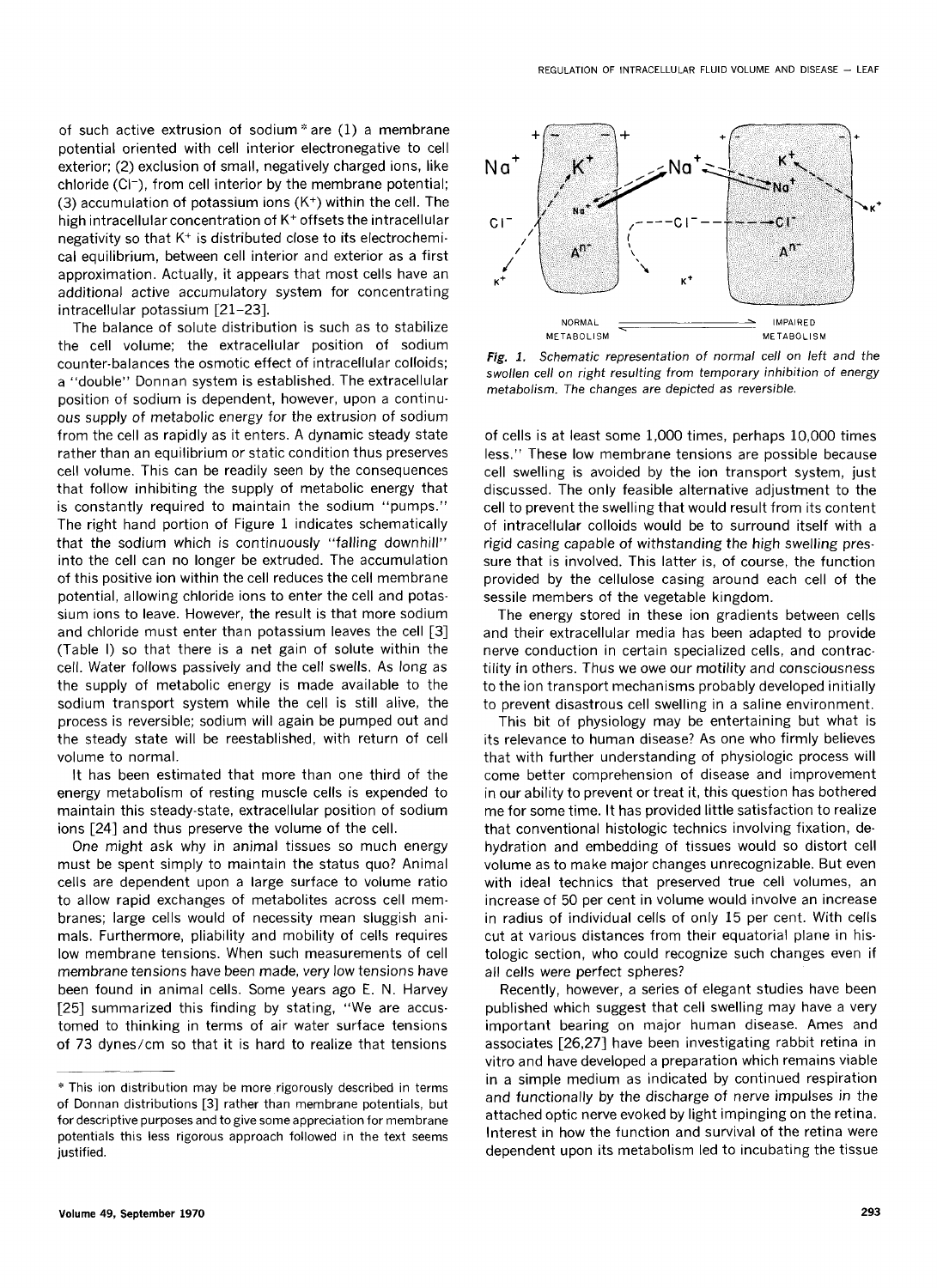under anaerobic conditions. In the presence of adequate glucose in the incubation medium they found that the isolated retina preparation would survive for periods in excess of one hour; reoxygenation of the medium resulted in return of electrical discharge through the optic nerve in response to light flashes on the retina. Since the retina is known to possess as high a metabolic rate as any portion of the central nervous system [18], and since anoxia for only a few minutes in the intact animal leads to irreversible brain death [28], this prolonged survival of isolated retina in the complete absence of oxygen seemed to Ames to require explanation. His tentative conclusion, that obstruction of blood flow to the brain for only a few minutes must somehow interfere with the return of blood flow to the brain when the obstruction was released, proved correct. Injection of particulate carbon black into the carotid arteries upon termination of obstruction of these vessels revealed that little of the carbon particles reached the capillaries of considerable portions of the brain [29,30]. Careful histologic studies [31] have shown that the failure of circulation to return to the brain resulted from swelling of the perivascular gila cells to an extent which wholly or partially occluded the capillaries of the brain. Thus even transient ischemia interfered with the availability of metabolic energy to pump sodium out of these critically located cells. The resultant swelling from the uptake of extracellular fluid, largely plasma, obstructed the capillaries and also led to an increase in blood viscosity preventing

return of blood to the brain, thus sustaining further ischemia, more cell swelling and finally tissue death from prolonged anoxia.

One cannot but wonder how often such a sequence of self-sustaining changes occurs in tissues, leading finally to death of the tissue [32-35]. Is the same vicious cycle involved in the development of strokes, whether from arteriosclerosis, cerebral hemorrhage or embolism? Does the ischemia of the myocardium which develops during exertion in people with atherosclerotic coronary vessels interfere with sodium transport and initiate the vicious cycle of cell swelling, vascular obstruction, sustained ischemia with eventual death? Does acute tubular necrosis and renal failure follow transient renal ischemia because of the same sequence of events? Might therapy be effectively directed toward measures which prevent or reverse cell swelling [36,37]? Is this perhaps the means by which mannitol infusions have seemed to be helpful in the early stages of acute renal failure?

At the present time one can only ask the questions; further work will be required to provide answers. However, a direction for investigations may be indicated. It seems possible that disturbances in cell volume in disease may not be recognizable in generalized systemic changes but may have been masquerading under our noses as an important factor in such major human diseases as strokes, myocardial infarctions and acute renal failure.

## **REFERENCES**

- 1. Darrow DC: The retention of electrolyte during recovery from severe dehydration due to diarrhea. J Pediat 28: 515, 1946.
- 2. Wilson TH: Ionic permeability and osmotic swelling of cells. Science 120: 104, 1954.
- 3. Leaf A: On the mechanism of fluid exchange of tissues in vitro. Biochem J 62: 241, 1956.
- 4. Leaf A: Maintenance of concentration gradients and regulation of cell volume. Ann NY Acad Sci 72: 396, 1959.
- 5. Lowenstein WR: Permeability of membrane junctions. Conference on biological membranes: recent progress. Ann NY Acad Sci 137: 441, 1966.
- 6. Stern JR, Eggleston LV, Hems R, Krebs HA: Accumulation of glutamic acid in isolated brain tissue. Biochem J 44: 410, 1949.
- 7. Mudge GH: Electrolyte-water metabolism of rabbit kidney slices: effect of metabolic inhibitors. Amer J Physiol 167: 206, 1951.
- 8. Robinson JR: Osmoregulation in surviving slices from the kidneys of adult rats. Proc Roy Soc (Biol) B137: 378, 1950.
- 9. Deyrup I: Reversal of fluid uptake by rat kidney slices immersed in isosmotic solutions in vitro. Amer J Physiol 175: 349, 1953.
- 10. Whittam R, Davies RE: Active transport of water, sodium, potassium and  $\alpha$ -oxoglutarate by kidney-cortex slices. Biochem J 55: 880, 1953.
- 11. Sabbatani L: Détermination du point de congélation des organes animaux. J Physiol 3: 939, 1901.
- 12. Gömöri P, Molnár S: Die Störung der Osmoregulation der Gewebe bei der Wasservergiftung. Arch exp Path Pharmakol 167: 459, 1932.
- 13. Opie EL: The movement of water in tissues removed from the

body and its relation to movement of water during life. J Exp Med 89: 185, 1949.

- 14. Aebi H: Elektrolyt-akkumulierung and Osmoregulation in Gewebsschnitten. Helv Physiol Pharmacol Acta 11: 96, 1953.
- 15. Leaf A, Chatillon JY, Wrong O, Tuttle EP, Jr: The mechanism of the osmotic adjustment of the body cells as determined *in vivo* by the volume of distribution of a large water load. J Clin Invest 33: 1261, 1954.
- 16. Maffly RH, Leaf A: The potential of water in mammalian tissues. J Gen Physiol 42: 1257, 1959.
- 17. Appleboom JWTh, Brodsky WA, Tuttle WS, Diamond I: The freezing point depression of mammalian tissues after sudden heating in boiling distilled water. J Gen Physiol 41: 1153, 1958.
- 18. Terner C, Eggleston LV, Krebs HA: The role of glutamic acid in the transport of potassium in brain and retina. Biochem J 47: 139, 1950.
- 19. Krebs HA, Eggleston LV, Terner C: *In vitro* measurements of the turnover rate of potassium in brain and retina. Biochem J 48: 537, 1951.
- 20. Mudge GH: Studies on potassium accumulation by rabbit kidney slices: effect of metabolic activity. Amer J Physiol 165: 113, 1951.
- 21. Mudge GH: Electrolyte metabolism of rabbit-kidney slices: studies with radioactive potassium and sodium. Amer J Physiol 173: 511, 1953.
- 22. Shanes AM: Factors governing ion transfer in nerve. Electrolytes in Biological Systems (Shanes AM, ed), Washington, DC, American Physiological Society, 1955, p 157.